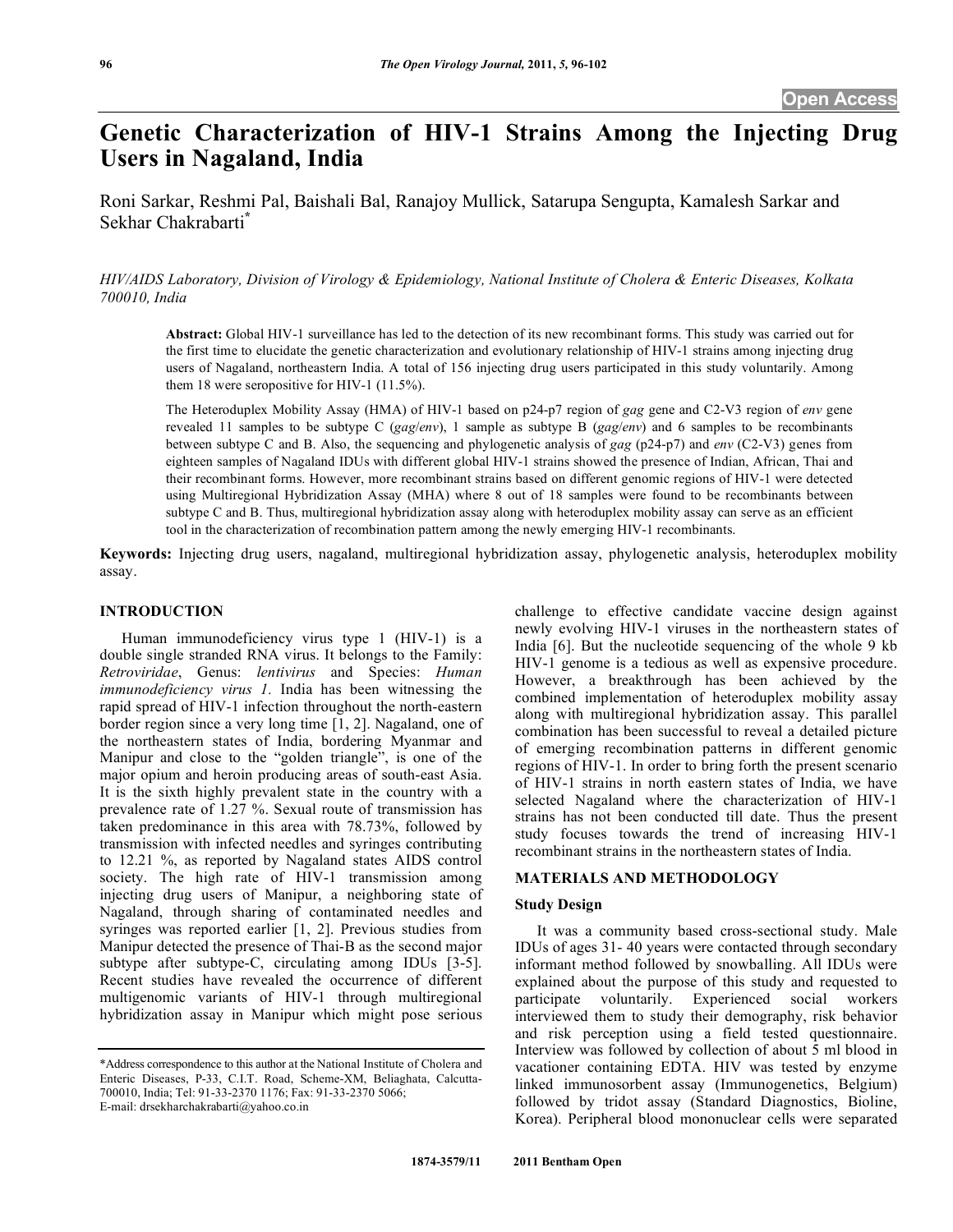from the whole blood by Ficoll-Hypaque gradient centrifugation [7]. DNA was extracted by using the QIAamp DNA Blood Mini Kit 250 (QIAGEN, Germany, Hilden) according to the manufacturer's protocol.

# **Heteroduplex Mobility Assay**

 The HIV-1 strains were subjected to *gag* and *env* Heteroduplex Mobility Assay as described earlier [5, 8]. Briefly, the amplicons (460bp, 500bp) for *gag* (p24-p7) and *env* (C2-V3) were amplified through nested PCR using standard primers (NIH AIDS Research and Reference Reagent Program, NIH, USA). For *gag* HMA, 4.5μl of the amplicon of the unknown sample was mixed with 4.5μl of the reference amplicon in presence of 1μl of 10x annealing buffer (1M NaCl, 100Mm Tris-HCl [pH 7.8], 20Mm EDTA). For *env* HMA, 5μl of the amplicon was mixed with 5μl of the reference amplicon in the presence of 1.1μl of 10x annealing buffer. It was then denatured at 94°C for 2 minutes followed by renaturation by snap freezing in ice to form Heteroduplex molecules. The mixture were then loaded on a 5% Polyacrylamide Gel (for *gag*-HMA, 5% Polyacrylamide / 20% Urea; 5% polyacrylamide for *env*) in 1X TBE buffer and electrophoresed at 250 V for 2 hours 30 minutes. Based on the relative mobility of the heteroduplex molecules towards homoduplexes, subtypes were assigned. Heteroduplex molecules formed between the unknown sample and the most closely related subtype exhibited the fastest mobility.

# **Multiregional Hybridization Assay**

 The MHAbce v.2 study was a Taqman assay based on real time PCR method performed using probes designed from eight different genomic regions (p17, pro, rt, int, tat, gp120, gp41 and gpnef) of HIV-1 as described earlier [6, 9]. Briefly, the first round PCR was conducted at ABI9600 Thermal cycler (Applied Biosystems) with outer primers designed for specific genomic regions, 10x PCR buffer,  $25 \text{m}$ M MgCl<sub>2</sub> 10mM dNTPs and 1U AmpliTaq Gold DNA polymerase (Applied Biosystems) in a final volume of  $50\mu$ l. The second round PCR was carried out in 96 well ABI PRISM 7900HT sequence detection system (Applied Biosystems) using inner primers and probes designed for specific genomic regions in a final volume of  $25\mu$ . The probes were labeled with either 6-carboxy fluorescein (FAM) or 6-carboxytetramethylrhodamine (TET) at the 5' end and Black Hole Quencher (BHQ) at the 3' end. The fluorescence intensity was measured by SDS v.2 software (Applied Biosystem, USA). The PCR product generated was checked by conducting dissociation curve analysis through SybrGreen PCR Master Mix (Applied Biosystems) which distinguishes PCR product from primer dimmers of lower thermal stability.

# **DNA Sequencing, Phylogenetic and Simplot Analysis**

 Amplicons of the *gag* & *env* gene segments were purified by a QIA quick PCR purification kit (QIAGEN, Germany, and Hilden) and were subjected to cycle sequencing reactions using fluorescent dye-labeled dideoxy nucleotides in an ABI PRISM 3100 automated sequencer following the manufacturer's protocol. The sequences were edited manually using BIOEDIT sequence alignment editor program (version 5.0.6; Department of Microbiology, North

Carolina State University) [http://www.mbio.ncsu.edu/Bio edit/BioDoc.pdf]. The edited sequences were Blast searched and further aligned with the reference sequences from different geographic regions available in the HIV database (http://www.hiv.lanl.gov/content/index) for phylogenetic analysis using the Molecular evolutionary genetics analysis software version 4 (MEGA 4) [10].

# **Gene Bank Accession Numbers**

 The Gen- Bank accession numbers for the nucleotide sequences of *gag* (p24-p7) and *env* (C2-V3) reported in this paper are EU541498, EU526648- EU526656, EU526658- EU526666, EU526668- EU526669, HM-130667, HQ897949- HO897962.

# **RESULTS**

# **HMA Analysis**

 Out of 18 HIV seropositive samples, the *gag* heteroduplex mobility assay of all the 18 samples of Nagaland injecting drug users showed 17 samples as subtype C while one as subtype B (nag120) (Table **1**). On the other hand, *env* heteroduplex mobility assay showed 11 samples as subtype C and rest of the 7 samples e.g. nag1, nag12, nag23, nag 57, nag120, nag135 and nag153 as subtype B. (Fig. **1**) shows the subtype specific heteroduplex mobility for *env* (C2-V3) and *gag* (p24-p7) genes of "nag 1".

# **MHA Analysis**

 Multiregional hybridization assay was carried out for all the 18 samples (Table **1**). The analysis showed that nag 25, nag 33, nag 49, nag 65, nag 81, nag 86, nag 111, nag 113 and nag 157 belonged to subtype C. However, subtype B probe reacted with nag120. Multigenomic recombination was detected for the samples nag 1, nag 12, nag 23, nag 57, nag 88, nag 135, nag 152 and nag 153. The samples nag 23, nag 88 and nag152 showed both dual probe reactivity and multigenomic recombination pattern.

# **Phylogenetic Analysis**

 The B/C recombination pattern with respect to *gag* (p24 p7) and *env* (C2-V3) of the recombinant samples was confirmed by phylogenetic analysis. Phylogenetic analysis of the *gag* (p24-p7) gene of Nagaland injecting drug users with the reference subtype C and subtype B sequences available in the database (http://www.hiv.lanl.gov/content/index) clearly showed that the samples nag 1, nag 23, nag 25, nag 33, nag 49, nag 57, nag 65, nag 81, nag 86, nag 88, nag 111, nag 135 clustered with subtype C HIV-1 strains from Africa and nag 12, nag 113, nag 152, nag 153, nag 157 clustered with Indian subtype C. For nag 120, *gag* (p24-p7) gene clustered with subtype B strains from China (Fig. **2**). On the other hand, phylogenetic analysis of the *env* C2-V3 gene with other global HIV-1 strains showed that nag 25, nag 33, nag 65, nag 86, nag 88, nag 111, nag 113 formed cluster with subtype C reference sequences from Africa and nag 49, nag 81, nag 152, nag 157 formed cluster with Indian subtype C (Fig. **3**). However nag 1, nag 57, nag 135, nag 153 formed a unique cluster close to Thai B sequences and nag 12, nag 23 and nag 120 clustered with subtype B sequences from China and Myanmar. The results obtained from the phylogenetic analysis were further validated through Simplot analysis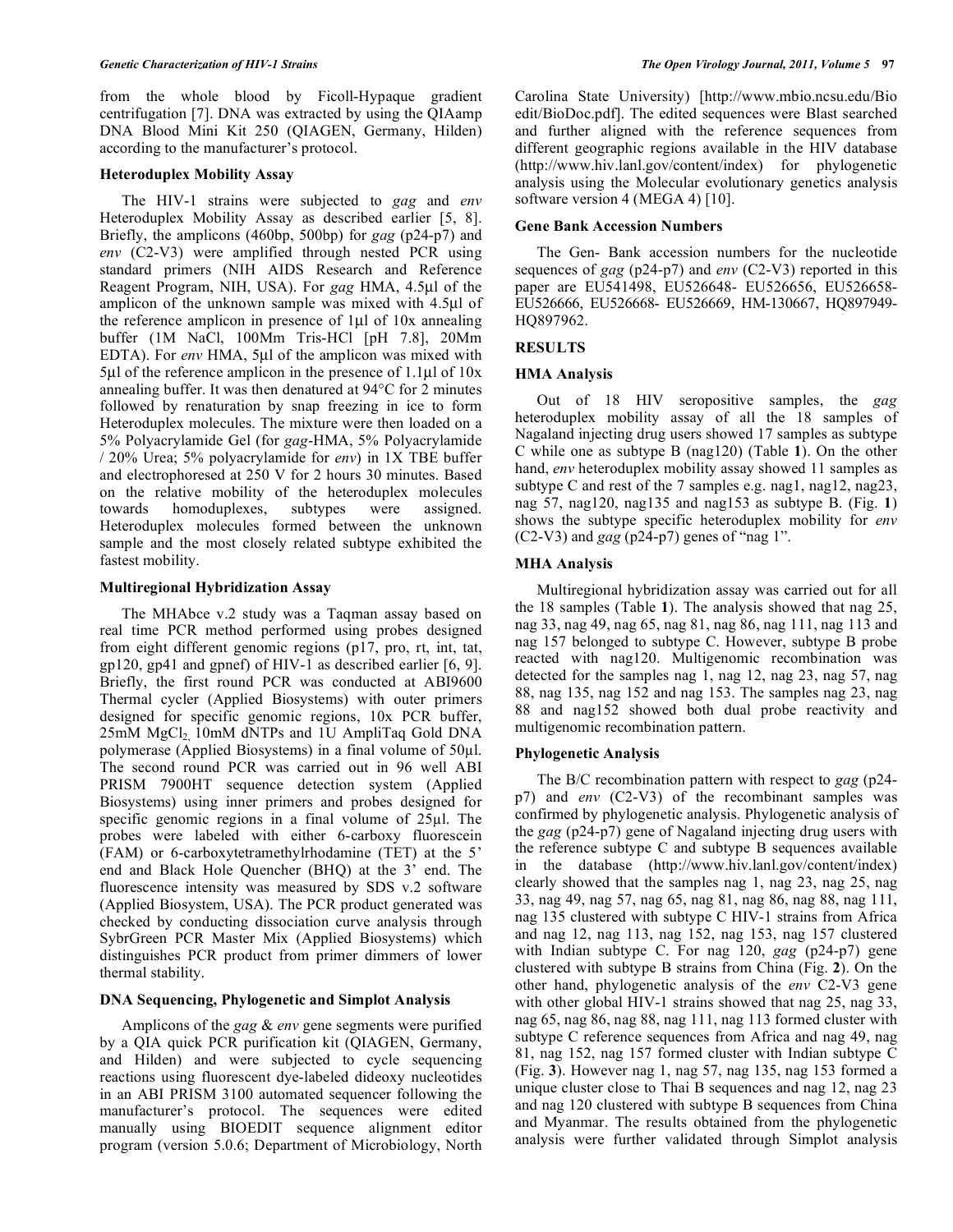**Table 1. Genotyping Results of HIV-1 Positive IDU Samples Based on MHAbce v.2 and HMA. 18 Samples were Subjected to MHA Using Probes Specific for Subtype C, Subtype B and Subtype AE. "NR" Denotes No Probe Reactivity; B/C Denotes Dual Probe Reactivity** 

|                  | Sample. No. |               |               |               | MHAbce v.2    |               |                |                |                |               | <b>HMA</b>    |
|------------------|-------------|---------------|---------------|---------------|---------------|---------------|----------------|----------------|----------------|---------------|---------------|
|                  |             | p17           | pro           | rt            | int           | tat           | gp120          | $gp41$         | $\mathbf{nef}$ | p24-p7        | $C2-V3$       |
| 1.               | nag1        | $\mathcal{C}$ | <b>NR</b>     | $\mathcal{C}$ | B             | $\mathcal{C}$ | B              | $\mathbf{B}$   | $\mathcal{C}$  | $\mathcal{C}$ | $\mathbf B$   |
| $\overline{2}$ . | nag12       | $\mathbf C$   | $\mathcal{C}$ | $\mathcal{C}$ | $\mathcal{C}$ | <b>NR</b>     | $\overline{B}$ | $\overline{B}$ | $\overline{B}$ | $\mathcal{C}$ | $\mathbf B$   |
| 3 <sub>1</sub>   | nag23       | $\mathcal{C}$ | $\mathcal{C}$ | B/C           | $\mathbf B$   | $\mathcal{C}$ | B              | <b>NR</b>      | $\mathcal{C}$  | $\mathcal{C}$ | $\mathbf B$   |
| 4.               | nag25       | $\mathbf C$   | $\mathbf C$   | $\mathbf C$   | $\mathbf C$   | $\mathbf C$   | $\mathbf C$    | $\mathcal{C}$  | $\mathbf C$    | $\mathbf C$   | $\mathbf C$   |
| 5.               | nag33       | $\mathcal{C}$ | $\mathbf C$   | $\mathcal{C}$ | $\mathcal{C}$ | $\mathbf C$   | $\mathcal{C}$  | $\mathcal{C}$  | $\mathcal{C}$  | $\mathcal{C}$ | $\mathbf C$   |
| 6.               | nag49       | $\mathbf C$   | $\mathbf C$   | $\mathbf C$   | $\mathbf C$   | $\mathbf C$   | $\mathbf C$    | NR.            | $\mathcal{C}$  | $\mathbf C$   | $\mathbf C$   |
| 7.               | nag57       | $\mathbf C$   | $\mathbf C$   | $\mathbf C$   | $\mathbf C$   | $\mathbf C$   | B              | <b>NR</b>      | $\mathbf B$    | $\mathcal{C}$ | $\mathbf B$   |
| 8.               | nag65       | $\mathcal{C}$ | $\mathcal{C}$ | $\mathcal{C}$ | $\mathcal{C}$ | <b>NR</b>     | $\mathcal{C}$  | $\mathcal{C}$  | $\mathcal{C}$  | $\mathcal{C}$ | $\mathcal{C}$ |
| 9.               | nag81       | $\mathcal{C}$ | $\mathcal{C}$ | $\mathcal{C}$ | $\mathcal{C}$ | $\mathbf C$   | $\mathbf C$    | $\mathcal{C}$  | NR             | $\mathcal{C}$ | $\mathcal{C}$ |
| 10.              | nag86       | $\mathbf C$   | $\mathcal{C}$ | $\mathcal{C}$ | $\mathcal{C}$ | $\mathbf C$   | $\mathcal{C}$  | $\mathcal{C}$  | $\mathcal{C}$  | $\mathcal{C}$ | $\mathbf C$   |
| 11.              | nag88       | $\mathcal{C}$ | $\mathcal{C}$ | $\mathbf B$   | B/C           | $\mathcal{C}$ | $\mathcal{C}$  | $\mathbf C$    | $\mathcal{C}$  | $\mathcal{C}$ | $\mathcal{C}$ |
| 12.              | nag111      | $\mathbf C$   | $\mathbf C$   | $\mathbf C$   | $\mathbf C$   | $\mathbf C$   | $\mathbf C$    | $\mathcal{C}$  | $\mathcal{C}$  | $\mathcal{C}$ | $\mathbf C$   |
| 13.              | nag113      | $\mathcal{C}$ | $\mathcal{C}$ | $\mathcal{C}$ | $\mathcal{C}$ | $\mathcal{C}$ | $\mathcal{C}$  | $\mathcal{C}$  | <b>NR</b>      | $\mathcal{C}$ | $\mathcal{C}$ |
| 14.              | nag120      | $\mathbf{B}$  | $\mathbf B$   | $\, {\bf B}$  | $\, {\bf B}$  | $\, {\bf B}$  | B              | $\mathbf B$    | $\mathbf B$    | $\mathbf B$   | $\, {\bf B}$  |
| 15.              | nag135      | $\mathcal{C}$ | $\mathcal{C}$ | $\mathcal{C}$ | $\mathcal{C}$ | $\mathbf C$   | B              | $\mathbf B$    | NR             | $\mathcal{C}$ | $\mathbf B$   |
| 16.              | nag152      | $\mathcal{C}$ | <b>NR</b>     | $\mathcal{C}$ | B             | B/C           | $\mathcal{C}$  | $\mathcal{C}$  | NR             | $\mathcal{C}$ | $\mathcal{C}$ |
| 17.              | nag153      | $\mathbf C$   | <b>NR</b>     | B             | $\mathcal{C}$ | $\mathbf C$   | B              | $\mathbf B$    | NR             | $\mathbf C$   | $\, {\bf B}$  |
| 18.              | nag157      | $\mathbf C$   | <b>NR</b>     | $\mathbf C$   | $\mathbf C$   | $\mathbf C$   | $\mathcal{C}$  | $\mathcal{C}$  | $\mathcal{C}$  | $\mathcal{C}$ | $\mathbf C$   |

#### $C2$ B<sub>2</sub> C<sub>4</sub>  $C3$  $_{\rm c1}$

 $\mathbf{B1}$   $\quad$  Al  $C<sub>3</sub>$  $C2 \quad C1$ 



env HMA of nag1 showing subtype B

gag HMA of nag1 showing subtype C

**Fig. (1).** Heteroduplex mobility assay of "nag 1" for *env* (C2-V3) and *gag* (p24-p7) genes. Heteroduplex and homoduplex bands are indicated in the figure. The lanes are marked according to subtype specific references. The heteroduplex with subtype B reference amplicons (B2) exhibits the fastest mobility as compared to subtype C reference amplicons (C1, C2, C3, C4) in case of *env* gene. For *gag* gene, the heteroduplex with subtype C reference amplicons (C1, C2, and C3) exhibits the fastest mobility as compared to subtype B (B1) and subtype A (A1) reference amplicons.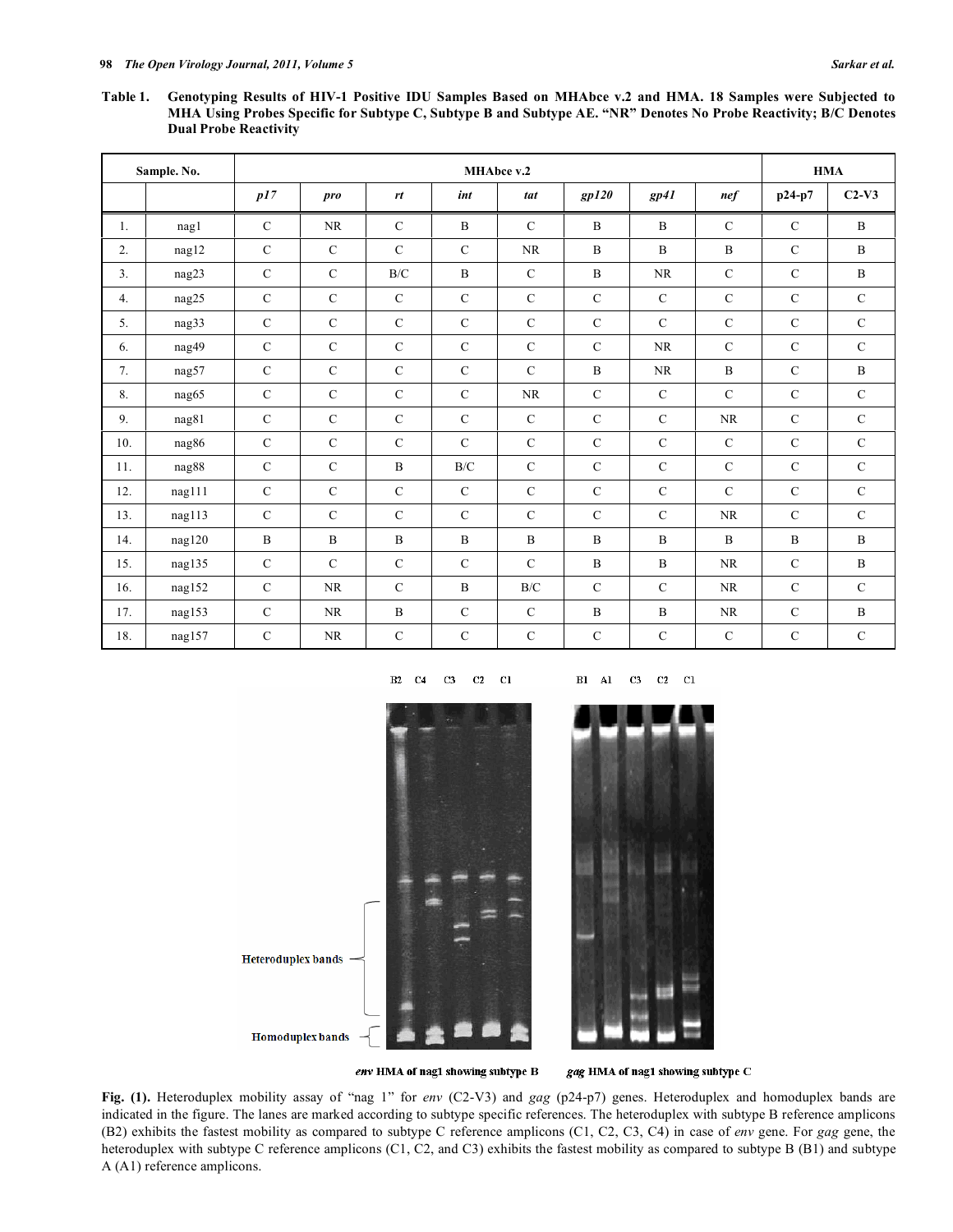

**Fig. (2).** Phylogenetic analysis of *gag* gene (p24-p7) of the HIV-1 strains isolated from the Nagaland IDU samples. The Nagaland IDU strains are denoted as "nag" **v** and African strains as " $\bullet$ ". The accession number for *gag* (p24-p7) sequences are nag 1 (HQ897949), nag 12 (EU 526655), nag 23 (EU 526652), nag 25(HQ897951), nag 33 (HQ897952), nag 49 (EU 526653), nag 57 (EU 526648), nag 65 (EU 526649), nag 81 (HQ897953), nag 113 (HQ897950), nag 86 (EU 526650), nag 88 (EU 526651), nag 111 (EU 526654), nag 120 (EU 526656), nag135 (EU541498), nag 152 (HQ897954), nag 153 (EU 526658), nag 157 (HQ897955).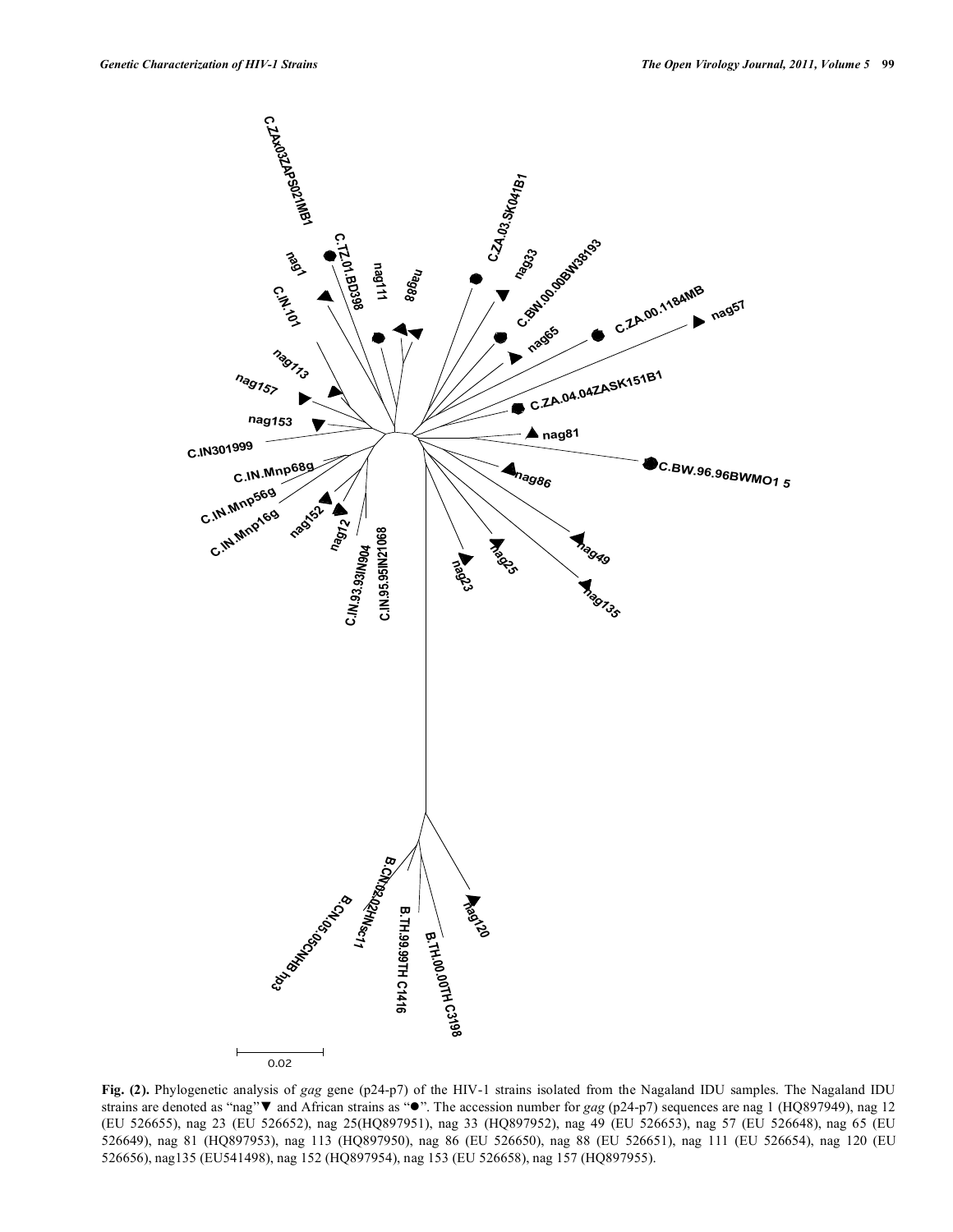

**Fig. (3).** Phylogenetic analysis of *env* gene (C2-V3 region) of the HIV-1 strains isolated from the Nagaland IDU samples. The Nagaland IDU strains are denoted as "nag"  $\blacktriangledown$  and African strains as " $\blacktriangledown$ ". The accession number for *env* (C2-V3) sequences are nag 1 (HQ897961), nag 12 (EU 526665), nag 23 (HM 130667), nag 25 (HQ897956), nag 33 (HQ897957), nag 49 (EU 526663), nag 57 (EU 526659), nag 65 (EU 526660), nag 81 (HQ897958), nag 88 (EU 526661), nag 86 (EU 526662), nag 111 (EU 526664), nag 113 (HQ897962), nag 120 (EU 526666), nag 135 (EU 526669), nag 152 (HQ897959), nag 153 (EU 526668), nag 157 (HQ897960).

(data not shown). While focusing on individual HIV-1 isolates, the information revealed regarding the genotyping pattern of *gag* (p24-p7) and *env* (C2-V3), can be divided into seven categories as shown (Table **2**). First, *gag* B/ *env* B showed by nag 120; second, *gag* C (African)/ *env* C (African) showed by nag 65, nag 86, nag 88, nag 111, nag 33, nag 25; third, *gag* C (African) / *env* C (Indian) showed by nag 49, nag 81; fourth *gag* C (Indian) / *env* C (Indian) showed by nag 152, nag 157; fifth *gag* C (Indian) / *env* C (African) showed by nag 113; sixth *gag* C (African)/ *env* (Thai B) showed by nag 1, nag 23, nag 57, nag 135 and the seventh one *gag* C (Indian) / *env* (Thai B) showed by nag 12 and nag 153.

#### **DISCUSSION**

 Due to its geographical proximity with the golden triangle, Manipur and the adjoining states of Nagaland have made the north-eastern region vulnerable to HIV infection [1, 2]. Rampant injecting practices have contributed to making these areas as the main abode for HIV. Sharing of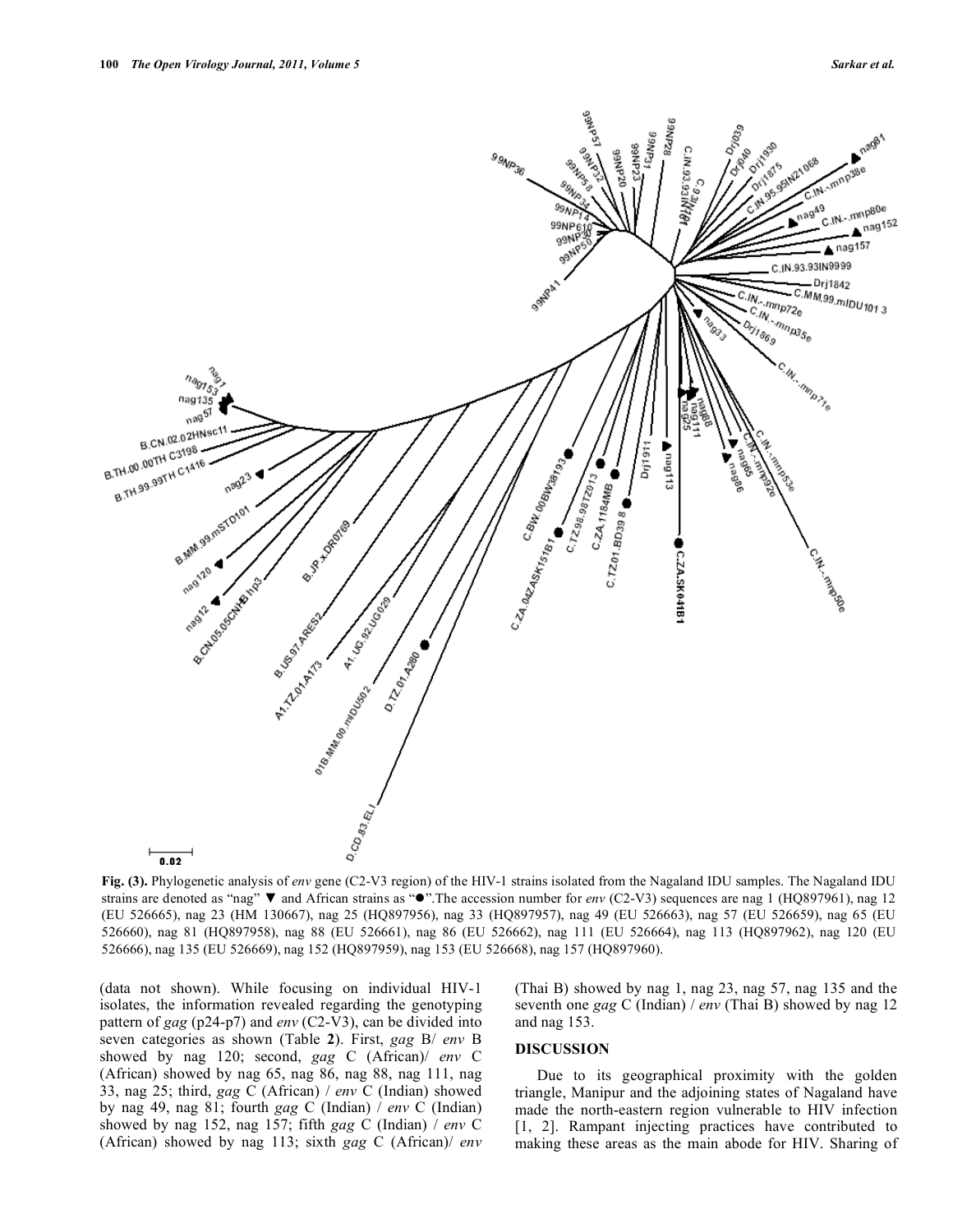| Sample ID                                       | <b>Genotype categories</b>               | gag           | env           |
|-------------------------------------------------|------------------------------------------|---------------|---------------|
| nag 33, nag 25, nag 65, nag 86, nag 88, nag 111 | gag (African)/env (African)              | $\mathcal{C}$ | $\sqrt{ }$    |
| nag $113$                                       | gag (Indian)/env (African)               | C             | C             |
| nag 152, nag 157                                | <i>gag</i> (Indian)/ <i>env</i> (Indian) | $\mathcal{C}$ | $\mathcal{C}$ |
| nag 49, nag 81                                  | gag (African)/env (Indian)               | $\mathcal{C}$ | C             |
| nag 1, nag 23, nag 57, nag 135                  | gag (African)/env (Thai)                 | C             | B             |
| nag 12, nag 153                                 | <i>gag</i> (Indian)/ <i>env</i> (Thai)   | $\mathcal{C}$ | B             |
| nag $120$                                       | gag (Thai)/env (Thai)                    | B             | B             |

**Table 2. Different Genotypic Categories of HIV-1 Strains Among IDUs of Nagaland** 

injecting equipments frequently occurs among injecting drug users and drug traders as a part of their drug-purchasing behavior, thereby, leading to a possibility of introduction of different HIV- 1 subtypes into circulation. Similar observations have been found in studies from China where HIV epidemic due to different subtypes has been spreading along heroin trafficking routes [11]. Genetic diversity of HIV-1 might also be related to cross-border migration and sharing practices of IDUs of different ethnicity (host factor). The IDUs who had sexual relationship with other IDUs were especially at the brink of acquiring HIV infection. These findings suggest that an IDU having these risk behaviors has multiple chances of getting exposed to different circulating subtypes of HIV-1 thereby facilitating the development of novel recombinant strains. Various other studies have documented the rapid spread of recombinant strains of HIV among IDUs due to unsafe injecting practices [12-14].

 The sequencing and phylogenetic analyses of *gag* and *env* genes in this study clearly indicate that the HIV-1 strains from Africa are in circulation along with Indian strains. The introduction of African HIV-1 strains might have occurred in the past and had become stable in the northeastern IDU population. Though it is well known that the B/ C recombinants were evolved from recombination between subtype C and subtype B viruses due to dual infection, however, the recombination pattern in different genes of HIV-1 detected by multiregional hybridization assay, raises the possibility of recombination within recombinant strains and the generation of mosaic recombinant forms of HIV-1. The occurrence of Indian C (*gag*) /Thai-B (*env*), African C (*gag*)/ Thai-B (*env*), Indian C (*gag*)/ African C (*env*), African C (*gag*)/ Indian C (*env*) recombinant forms of HIV-1 among the injecting drug users of Nagaland brings about the possibility of incorporation of recombinant HIV-1 strains in Nagaland IDUs. This gives an alarming signal of increasing population with inter and intragenomic recombinant forms of HIV-1 which could lead to serious epidemic among injecting drug users of the north-eastern region. Multiregional hybridization assay along with heteroduplex mobility assay enabled us to scan the whole HIV-1 genome within a short period of time. In Multiregional Hybridization Assay, dual probe reactivity and failure of probe hybridization in a few cases could have been the outcome of genetic diversity of HIV-1 within the clade [9]. The full length HIV-1 gene

amplification of the samples with B/C recombination is in process to track the possibility of newly circulating recombinant forms among Nagaland injecting drug users. Moreover, it remains to be investigated whether recombination may confer selective advantage over parental viruses.

# **ACKNOWLEDGEMENTS**

 We sincerely acknowledge the cooperation of Nagaland State AIDS Control and Prevention in this study. We also thank the Dept. of Biotechnology, Govt. of India and Indian Council of Medical Research for financial support.

# **REFERENCES**

- [1] Sarkar S, Mookerjee P, Roy A, *et al*. Descriptive epidemiology of intravenous heroin users- a new risk group for transmission of HIV in India. J Infect 1991; 23: 201- 7.
- [2] Weniger BG, Takebe Y, Ou CY, Yamazaki S. The molecular epidemiology of HIV in Asia. AIDS 1994; 8: 13-28.
- [3] Mandal DK, Jana S, Bhattacharya SK, Chakrabarti S. HIV-1 subtypes circulating in eastern and northeastern regions of India. AIDS Res Hum Retroviruses 2002; 18: 1219-27.
- [4] Chakrabarti S, Panda S, Chatterjee A, *et al*. HIV- 1 subtypes in injecting drug users and their non-injecting wives in Manipur. Indian J Med Res 2000; 111: 189- 94.
- [5] Bhanja P, Sengupta S, Singh NY, Sarkar K, Bhattacharya SK, Chakrabarti S. Determination of *gag* and *env* subtypes of HIV-1 detected among injecting drug users in Manipur, India: Evidence for intersubtype recombination. Virus Res 2005; 114: 149-53.
- [6] Sarkar R, Sengupta S, Mullick R, Singh NB, Sarkar K, Chakrabarti S. Implementation of a multiregion hybridization assay to characterize HIV-1 strains detected among Injecting Drug Users in Manipur, India. Intervirology 2009; 52: 175-8.
- [7] Boyam A. Separation of leucocytes from blood and bone marrow. Scand J Clin Lab Invest 1968; 21: 77-81.
- [8] Heyndrix L, Janssens W, Zekeng L, *et al*. Simplified strategy for detection of recombinant HIV-1 group M isolates by *gag*/ *env* heteroduplex mobility assay. J Virol 2000; 74: 363-70.
- [9] Kijak GH, Tovanabutra S, Sanders-Buell E, *et al*. Distinguishing molecular forms of HIV-1 in Asia with a high-throughput, fluorescent genotyping assay, MHAbce v.2. Virology 2007; 358: 178- 91.
- [10] Tamura K, Dudley J, Nei M, Kumar S. MEGA4: Molecular evolutionary genetics analysis software version 4.0. Mol Biol Evol 2007; 24: 1596-9.
- [11] Piyasirisilp S, McCutchan FE,Carr JK, *et al*. A Recent Outbreak of Human Immunodeficiency Virus Type 1 Infection in Southern China Was Initiated by Two Highly Homogeneous, Geographically Separated Strains, Circulating Recombinant Form AE and a Novel BC Recombinant. J Virol 2000; 74: 11286-95.